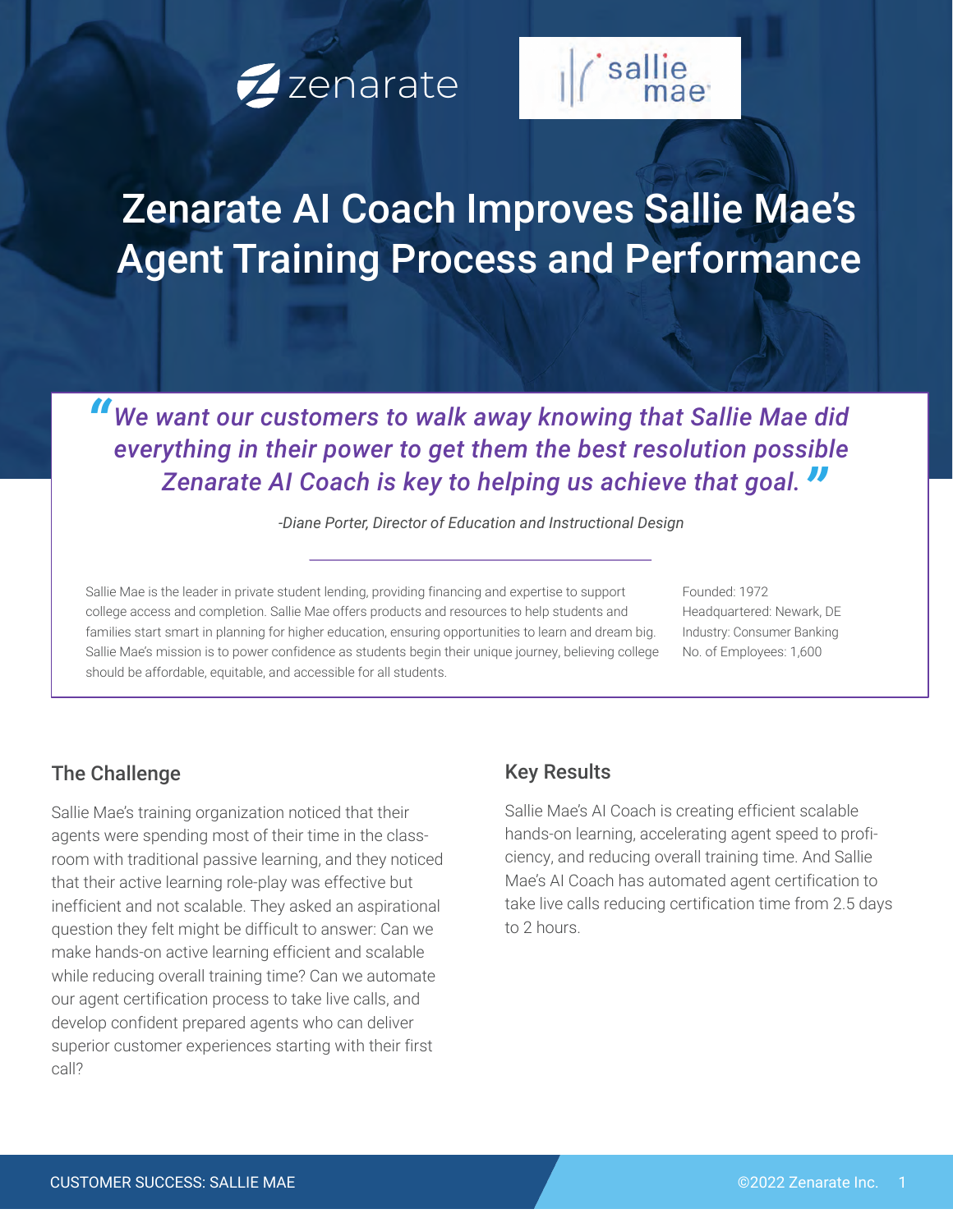### The Solution

Sallie Mae found the answer to their aspiration question - Zenarate AI Coach. Sallie Mae uses their AI Coach for new hire agent onboarding and tenured agent upskilling. With Zenarate AI Coach, Sallie Mae uses AI Conversation Simulation to develop confident top-performing new hire agents before their first live call and close tenured agent skill gaps. By practicing with their Sallie Mae AI Coach, agents master hyper-realistic call and chat scenarios they encounter with live customers. And training managers easily track each agent's topic & skill proficiency and assess agent readiness to take live calls through their Simulation Scorecard & Immersion Call Listening.

"When we noticed too much time and resources were being spent on classroom training, we knew that we needed a solution that would not only decrease classroom time, but allow training managers to scale skill development, and improve new hire performance so they are confident and prepared when they take their first call."

> *Diane Porter, Director of Education and Instructional Design, Sallie Mae*

# **Sallie Mae needed a solution that could quickly scale their best and required practices across their enterprise**. Zenarate's AI Coach helps Sallie Mae agents in learning, whether new hires mastering high impact topics they will face with live

customers or tenured agents closing skill gaps, by immersing agents in real-life voice and chat simulation. Replacing agent-to-agent role-play was important to Sallie Mae, as human role-play is expensive, awkward, and difficult to scale.

# Sallie Mae Partners with Zenarate to Improve Agent Training **Experience**

Sallie Mae's Education and Instructional Leadership places emphasis on providing the best learning experiences for their agents, enabling agents to deliver superior customer experiences. A common challenge for training groups in large enterprises like Sallie Mae is improving agent speed to proficiency. Diane Porter, Director of Education and Instructional Design at Sallie Mae, recalls when the team noticed an opportunity to improve agent training, **"When we noticed too much time and resources were being spent on classroom training, we knew that we needed a solution that would not only decrease classroom time, but allow training managers to scale skill development, and improve new hire performance so they are confident and prepared when they take their first call."**

Sallie Mae needed a solution that could quickly scale their best and required practices across their enterprise. Zenarate's AI Coach helps Sallie Mae agents in learning, whether new hires mastering high impact topics they will face with live customers or tenured agents closing skill gaps, by immersing agents in real-life voice and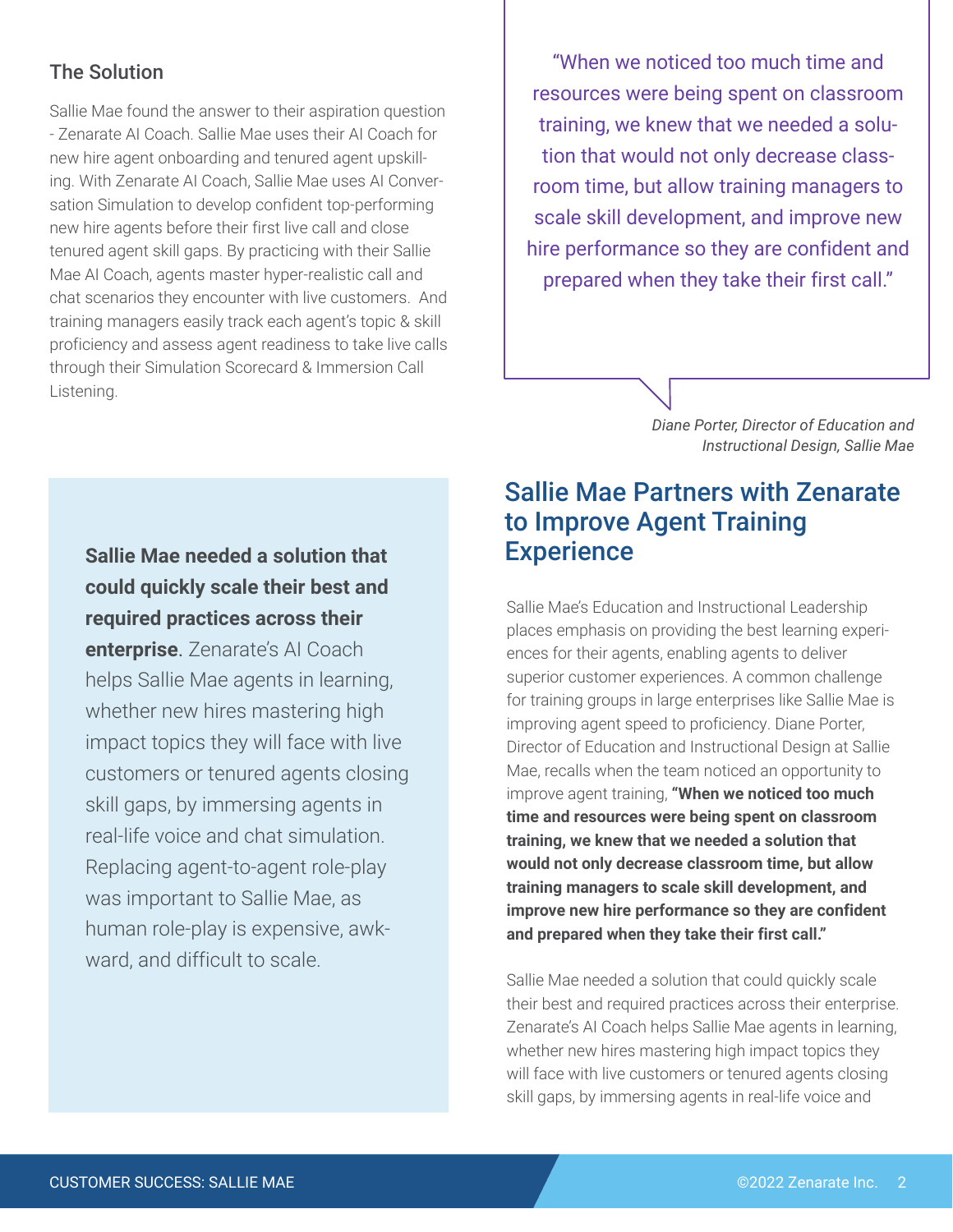chat simulation. Replacing agent-to-agent role-play was important to Sallie Mae, as human role-play is expensive, awkward, and difficult to scale. Matt Wheeler, the Instructional Design Manager at Sallie Mae says, **"I remember the stress of sitting in class, trying to figure out how to do an awkward mock phone call with the agent next to me. And after all the classroom time, it would take me months on the floor before I felt comfortable in my call flow. After partnering with Zenarate, we saw immediate benefits for the new hires interacting with the AI conversation simulation. Our agents are hitting the floor at a much higher level of performance then we saw previously."** AI Coach allows agents to role-play with their personal unbiased AI Coach , and for training managers to see and hear agent topic and skill mastery in the platform.

#### Engage

Teammates engage with their personal AI Coach on high impact call scenarios they will face with live customers.

#### **Master**

Teammates master your Best & Required Practices with their personal Zenarate AI Coach simulating a customer while providing real-time feedback.

#### Perform

Your Zenarate AI Coach provides a Simulation Scorecard certifying teammates who have mastered your best methods and are ready to engage with live customers as top performers.

# Zenarate AI Coach Amplifies Training Manager Success

Training managers quickly adapted to AI Coach as an effective force multiplier for their training efforts. Wheeler points out, **"Zenarate AI Coach has very robust assigning capabilities. We can assign simulation practices through the platform to any number of team members for any type of customer scenario. "**

Sallie Mae's training managers can easily assign targeted training simulations for agent skill-building, hear agent improvement through Immersion Call Listening, and see agent topic & skill proficiency through their Simulation Scorecard.

The Education and Instructional design team saw immediate improvements in their instructional efforts. Porter points out, **"One of the things we were able to measure very quickly was time savings. Our previous board certification process would take every new hire through a paper test that would take 2 hours. Then the manager would spend days grading the boards and providing feedback. Now, our trainees take their boards through Zenarate. What used to take us 2.5 days takes only 2 hours."** 

Today, Sallie Mae is starting to automate the agent certification process as well. **"If you thought 2 hours was fast, we are starting to certify agents in 30 minutes through AI Coach's automated simulation scorecards." Additionally, they have been able to use AI Coach in the classroom setting to improve new hire engagement by, "delivering education skill sets in small amounts of active learning so we can break-up skill-building to review as a class."** says Porter.

"One of the things we were able to measure very quickly was time savings. Our previous board certification process would take every new hire through a paper test that would take 2 hours. Then the manager would spend days grading the boards and providing feedback. Now, our trainees take their boards through Zenarate. What used to take us 2.5 days takes only 2 hours."

> *Diane Porter, Director of Education and Instructional Design, Sallie Mae*